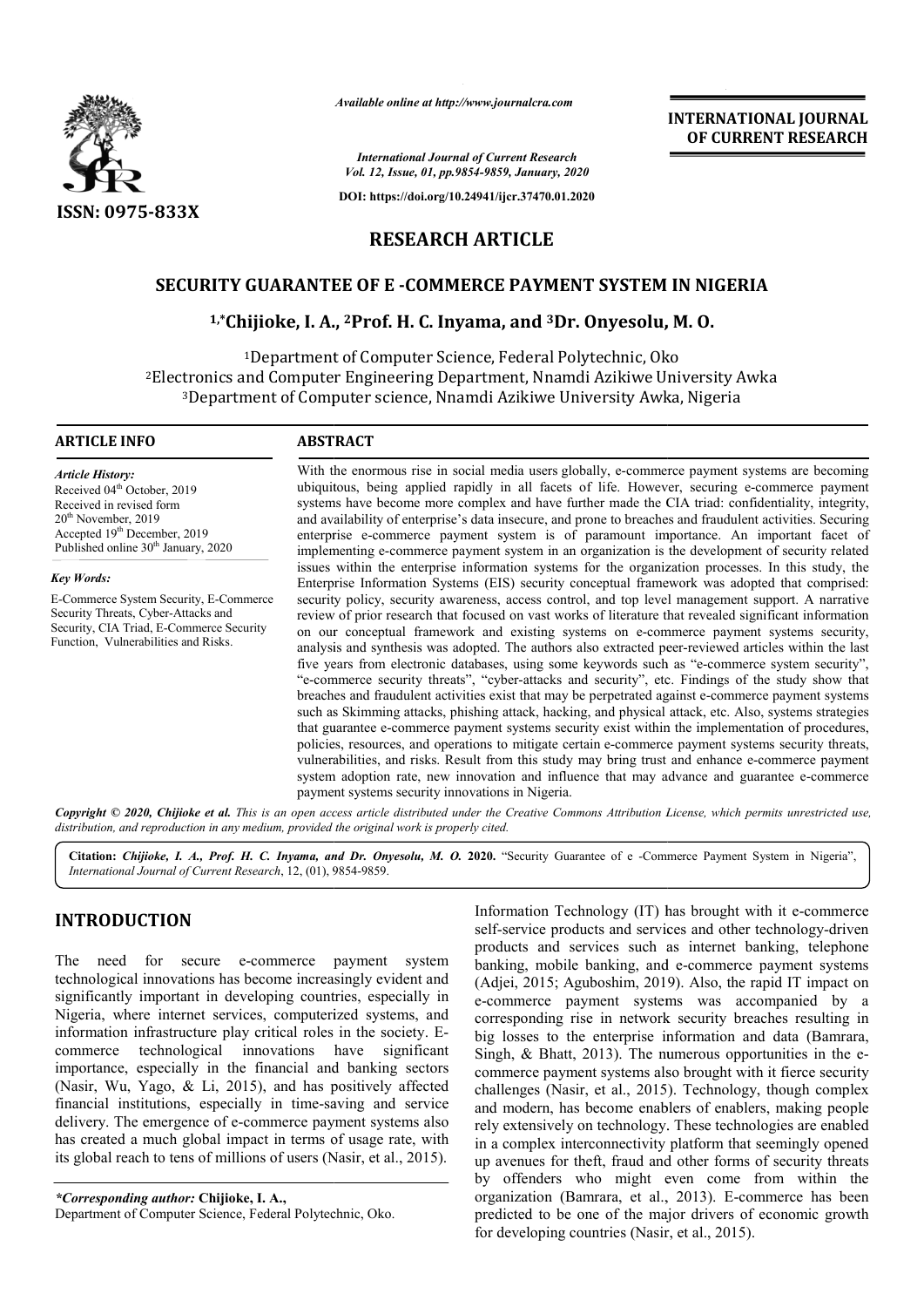This is because e-commerce plays a significant role in its contribution to the national economy in terms of the wealth created and the number of people employed within its services. In the past, organizations have implemented information security systems for securing e-commerce payment systems in their business processes. These information security systems have now evolved into what is more commonly known as Enterprise Information Systems (EIS) (Chaudhry, Chaudhry, Reese, & Jones, 2012). As a result of these complex security risks, the need for EIS security to protect e-commerce payment systems and data becomes more relevant (Allassani, 2014). Enterprise information system security can provide technical solutions in the form of intrusion detection systems, anti-virus software, firewall systems, and cryptology (Allassani, 2014). In addition, the behavior and activities of their employees are influenced and managed through information security policies on the use of e-commerce payment systems. One important key to implementing an enterprise information system in an organization is the adoption of security-related issues within the e-commerce payment systems of the business processes. The authors, in this paper, reviewed relevant literature that is related to the conceptual framework and to the security policies that are associated with enterprise information systems within the e-commerce payment systems. Adequate implementation of security policies, awareness of same by employee and top management, and access control were identified as four major issues affecting e-commerce payment systems security. These issues were consistent with our conceptual framework when presented within the context of corporate governance for the security of the enterprise information systems.

By establishing some strategies for implementing a secured ecommerce payment system that may impact data trustworthiness, accountability and compliance especially with users, we identified some future directions for this research. We postulate a system of activities that can handle threats to organizations' data: confidentiality, integrity, and availability within the operations of the EIS security conceptual framework: security policy, security awareness, access control, and top-level management support. We also seek to implement secure e-commerce payment systems that will present a functional e-commerce payment systems operation that is clean, safe, concise, familiar, responsive, consistent, attractive, enjoyable, efficient, and reliable to handle every e-commerce service delivery to customers. It is anticipated that findings from this study may encourage social change as more ecommerce payment systems will be more secured to leverage customers' confidence, improve user morale, preference, attraction, and productivity, and also increase the use of secure e-commerce payment systems other financial bodies globally. A successful e-commerce payment system though will attract diverse security breaches is welcome, because offense informs defense. Therefore the knowledge of the flaws or intending flaws and the workaround can inform and constitute part of the intelligent countermeasures constructed to build significant mitigations or countermeasures against intending attacks. This will no doubt create new innovation and influence that will impact more researches on secure e-commerce payment systems and advance the use of secure e-commerce payment systems.

**Problem Statement:** Security breaches among e-commerce payment systems have been on the increase despite the advancement in technology (Fenz, Heurix, Neubauer, &

Pechstein, 2014). Security threats on e-commerce payment systems threats are not effectively mitigated against the organizations' data: confidentiality, integrity, and availability (Fenz, et al., 2014; Silic & Back, 2014). E-commerce payment systems security functions should include policies, resources, activities, operations and implementation procedures defined to mitigate most security threats, vulnerabilities, and risks. The general IT problem is the implementation of enterprise information systems security: security policy, resources, security awareness, access control, and top level management support procedures, and operations to mitigate most security threats, vulnerabilities, and risks. The specific IT problem is that some IT managers of e-commerce payment systems security function lack strategies to mitigate most security threats, vulnerabilities, and risks of e-commerce payment systems.

**Conceptual Framework:** For this study, the Enterprise Information Systems (EIS) security was adopted as the conceptual framework that comprised: security policy, security awareness, access control, and top level management support. Information security policies are set of rules, standards, practices, and procedures set up by an organization to maintain a secure IT system. The credibility of the entire information security program of an organization depends upon a welldefined information security policy (ISP) to actualize workrelated groups that influence customers' decision-making (Sommestad, 2018). E-commerce payment systems security threats, vulnerabilities, and risks differ from one organization to another. Therefore, the threat analysis tools for guaranteeing e-commerce payment systems security should be integrated within the organization's information security policy so as to ensure security controls at local settings. Tools for e-commerce payment systems security threat assessment must encompass information security policy for effective security management in the area of confidentiality, integrity and availability of organization data, based on organization's risk appetite and culture. Policy gaps are the foundation of most security failures (Aguboshim & Udobi, 2019). Researchers believe that developing a well-defined system interface development process and information security policy are the most practical ways to preserve and protect e-commerce payment systems (Aguboshim & Miles, 2018; Choi, 2019), and the first step toward preparing an organization against attacks from internal and external sources (Kajtazi, Cavusoglu, Benbasat, & Haftor, 2018). Ineffective implementation of security policy may lead to weaknesses in enterprise information systems security.

However, the focus should shift more toward organizationspecific information security needs, because there is still lacking contributions that would show how contextual factors could be successfully integrated into ISP development (Paananen, Lapke, & Siponen, 2019). There are supportive organizational factors such as culture and end-user involvement that significantly influence employees' attitudes towards compliance with ISP which in turn affects guaranteed and secured e-commerce payment systems (Amankwa, Loock, & Kritzinger, 2018). Also, leadership appears to exhibit the weakest influence on attitudes towards compliance with ISP (Alshare, Lane, & Lane, 2018). Overall, organizations' attitudes and behavioural intentions towards ISP compliance together influenced the establishment of information security compliance in organizations. While security policies, procedures, and controls are the most implemented security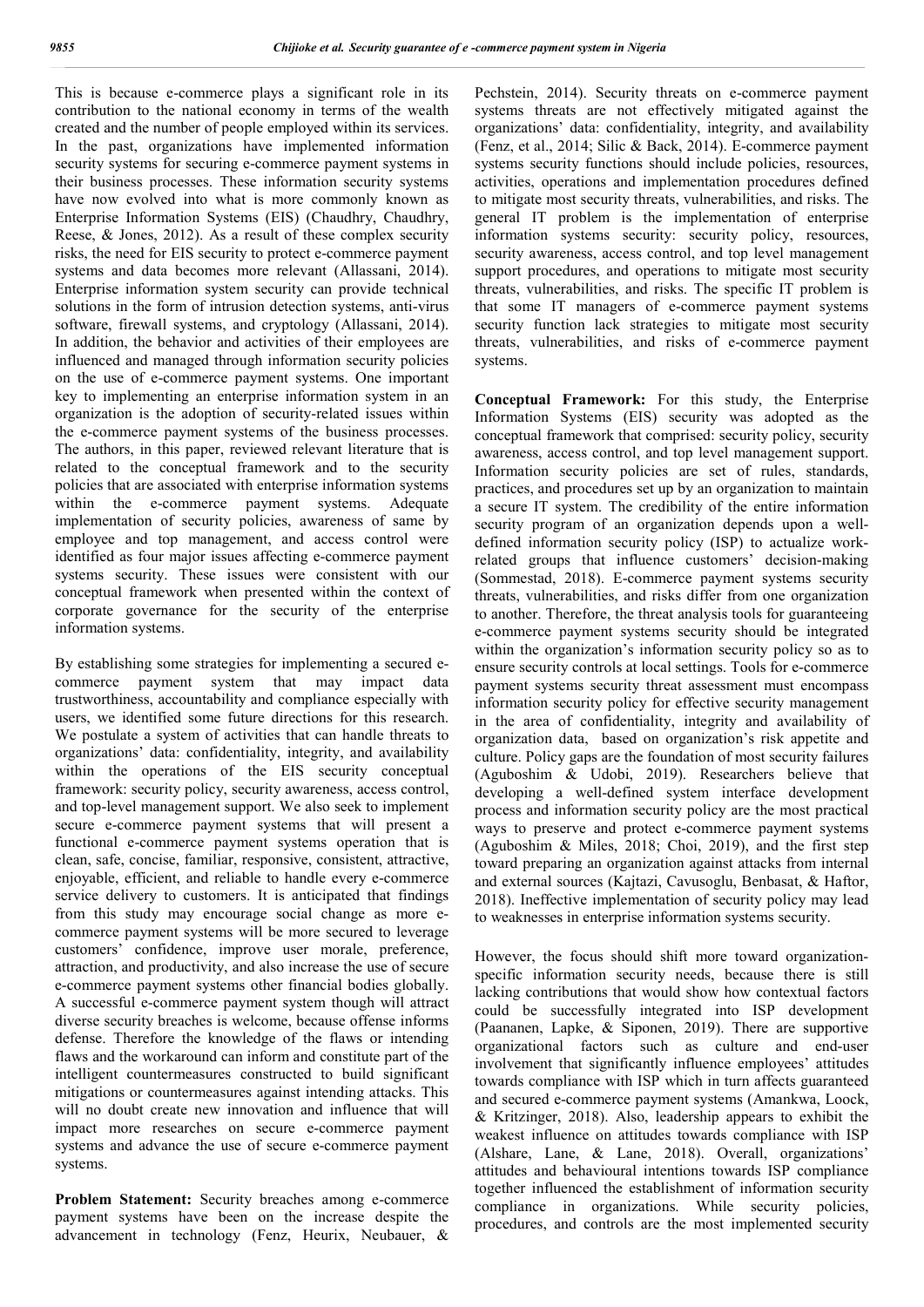measures, Allassani (2014) claimed that they are not the most effective in information security

**Literature Review:** E-commerce payment systems are simply defined as organized and systematic adoption of the internet for ordering and purchasing of goods and services. On the other hand, e-commerce encompasses both the buying and selling of information, products and services using the internet (Norhayati, Kamariah, & Noraini, 2015). As the use of the internet becomes ubiquitous, more technological innovations are put in place to drive e-commerce platforms, bringing about numerous challenges especially security bridges. Over the years there have been enormous advances in securing guarantee e -commerce payment system that are likely to shape the cybersecurity environment in the next decade (Dupont, 2013), and their possibility to produce great effect in the EIS security (Hinduja & Kooi, 2013). In the last decades, the IEEE Security & Privacy has focused on a wide variety of important policies that has not only contributed to the understanding of security, but also to the innovative and effective solutions to information technical security problems (Pfleeger, Predd, Hunker, & Bulford, 2010). These trends come with their challenging needs and requirements for more mobile data transactions, more connections, more movement and flows of e-commerce payment systems. As a result this massive data storage and interconnectivity in the e-commerce industry, enterprise data and information are exposed to more opportunities for malicious exploitation and threats, less security, and less control.

Much prior research has also focused on e-commerce fraud types: identity theft, intellectual property fraud or insurance fraud. However Scholarly research in the area of fraud is difficult (Goode & Lacey, 2011). Studies of financial and ecommerce fraud are hampered because it is difficult, if not impossible, to access offenders. Firms may be reluctant to admit experiencing security or fraud problem within their operations, while managers may resist enquiry or analysis from outside groups, including academic researchers to study their firms for fear of exposing their reputation to the public. It is also difficult for external researchers to gain access to the organization's original, unsanitized data. This is one of the reasons why determining what contributes to e-commerce information insecurity has proven to be complex in nature (Fenz, et al., 2014), because such activities required to handle threats to the organizations' data confidentiality, integrity, and availability is also complex. Despite the implementation of advanced security technical controls, e-commerce information systems have remained vulnerable. This is because there are evidences that suggest that human vulnerabilities are increasingly exploiting information systems (Stewart & Lacey, 2012). Some researchers have noted a number of reasons for this, ranging from problems with the usability and adoption of e-commerce (Hartzog & Stutzman, 2013; Okesola & Grobler, 2014), compromised decisions by customers (Greavu-Serban & Serban, 2014) and limited ability to comply with security policy, security awareness, access control, and top level management support systems or instructions (de Albuquerque & dos Santos, 2015; Shehata, 2015). However, Dwivedi, et al., (2015) summarized and categorized these mistakes into four categories: process (management process and technical project management methodologies), people involved in a project, product (project size and urgency, including its goals, performance, robustness, and reliability), and technology (IS failures resulting from the use and misuse of modern

technology). Nevertheless, Study by Ho, Hsu, and Yen (2015) has provided an improvement strategies to manage the EIS security by proposing four core control items of the Enterprise Information Systems (EIS) security namely: security policy, security awareness, access control, and top level management support Information or human resource security.

**Information Security Technical Controls: Failures and Successes:** Astakhova (2015) cited some eloquent figures from InfoWatch Analytical Center, in the first half of year two thousand and fourteen that recorded 654 cases of leakage of confidential information, which was 32% more than what it was in previous year, while 71% of those who leaked information were employees of companies. Employees are prone to fall victim to social engineering attacks because of greed, self-interest, guilt, likelihood to trust others, ignorance or neglect of organization program and policies (Greavu-Serban & Serban, 2014). The severity of these threats and the degree to which they are effectively mitigated are not efficient (Silic & Back, 2014). This is because top managers, middle managers, and employees alike, have continued to neglect information security policies and principles, which in turn, resulted in far more frequent security breaches than are necessary. Most IT audit reports have indicated that the root cause of most security breaches is failure to comply with technical, operational, and management policies. Most reports show that the physical security and environmental controls for the numerous IT rooms are often deficient with no provisions for redundant data telecommunications lines to provide service in case of failure of serving lines. In some cases there are no documentation of the IT assets or interconnections relating to the Security Technology Integrated Program (STIP). In summary, these deficiencies or neglects to information security principles or policies often place at risk the confidentiality, integrity, and availability of the data stored, transmitted, and processed. Measuring security technical control successes is hard, complex, multidimensional, emergent, irreducible, and resident in an abstraction, and context that affect environment (Pfleeger, et al., 2010). Understanding what causes failures and avoiding them can be a good way to understand how to measure successes in security. Information system success should be dependent on interrelated variables such as System Quality, User Satisfaction, Information Quality, Individual Impact, and Organizational Impact.

**Developing More Effective e-commerce Information Security Technical Controls:** Technology cannot solve our security problems until we understand technology and the problems (Stallings & Brown, 2012). Security problems, like IoT problems are more of social and organizational problem, rather than a technical problem, more about psychology, rather than technology (Cottrell, 2016). This is because the technical systems are managed and used by people. Despite the advancement in technology, security breaches have been on the increase involving both small and large organizations (Fenz, et al., 2014). In the past, attacks on company's sensitive data and information were fairly straightforward to identify and easy to capture the attention of virus attacks, network intrusion attempts, and block same just at the perimeter. With the rise of multi-functional malware, these easy mitigation approaches could no longer help. Recently, the increasing dependency on data and electronic services, and complex connectivity, originally intended to secure confidentiality, integrity, and availability of data, have now made devices with software-defined behavior or network connectivity to be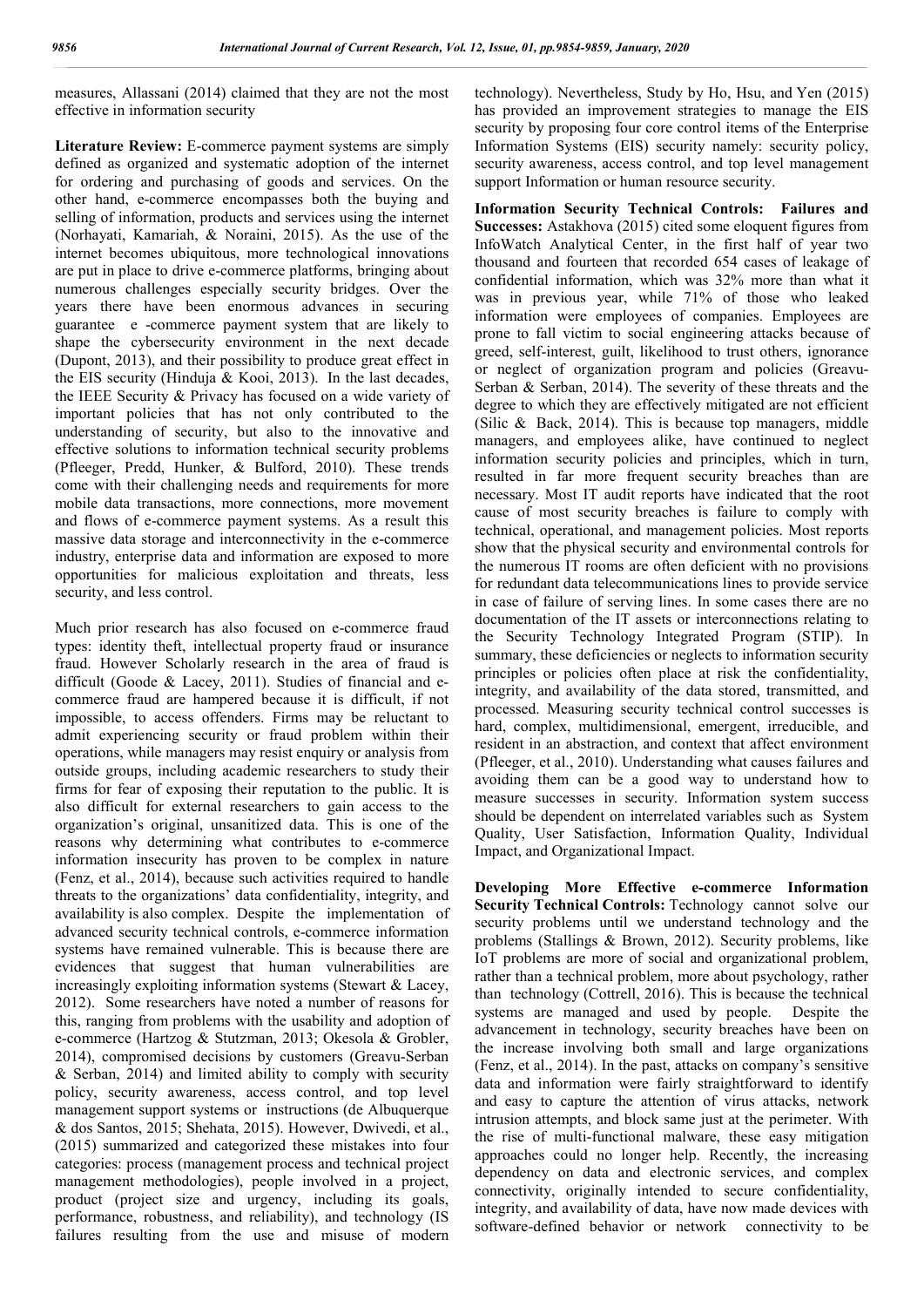susceptible of being compromised by external party (Fenz, et al., 2014). These are dangerous trends in information security. However good practices exist such as computer and network installations, good system development, critical business applications that provide high-level techniques of information security. Other good practices included methodologies that impact assessment of crucial elements and applications that identifies and criticality examines the business processes in relation to confidentiality, availability and integrity of data. In a social network sites (SNS) for instance, some of the technical controls implemented are customization of access controls based on the users' groups and information type, setting privacy in a user-friendly way to make for flexibility, integrating with a user-friendly interface that is easily understood by any typical SNS user; and customized search implemented to further enhance the preservation of the user's privacy (Okesola & Grobler, 2014). Information security control is therefore a complex task which involves the implementation and monitoring of more than 130 security controls (Montesino & Fenz, 2011). Result from the analysis of three widely used information security standards and best practice guidelines by Montesino and Fenz (2011), showed that about 30% of the security controls included in ISO 27001 and NIST SP 800-53 can be automated by existing tools. It is therefore necessary to automate as many controls as possible in order to achieve greater efficiency of information security management (Shahpasand, Shajari, Hashemi-Golpaygani, & Ghavamipoor, 2015) to ensure the confidentiality, integrity and availability of organization data.

### **METHODOLOGY**

A narrative review approach was adopted in this study to review significant information on the conceptual framework, existing systems that enhance e-commerce payment system security, analysis, and synthesis of prior research. According to Hill and Burrows (2017), a narrative review is adopted where summaries of different primary studies from which conclusions may be drawn into a holistic interpretation contributed by the reviewers' own experience, existing theories and models are needed. A narrative study approach is best suited to a study that can be described as descriptive or explanatory (Bell**,** 2017; Privizzini, 2017). Results from narrative studies are of a qualitative rather than a quantitative meaning (Scarnato, 2017). The strengths of narrative study are in its ability to comprehend the diverse and numerous understanding around scholarly research topics and the opportunity to speak with self-knowledge, reflective practice and acknowledgement of shared views and knowledge (Malcolm, 2017). Researchers with diverse understandings have co-opted the concept of narrative reviews as best suitable for comprehensive topics and have used narrative inquiry or narrative research to name their methodology (Bell**,** 2017; Privizzini, 2017; Rutherford, 2017). In this paper, we lay out more clearly the methodological commitments of narrative inquiry. Within narrative inquiry, we have made the search criteria and the criteria for inclusion explicit. Our review process included key words and term identification, article identification, quality assessment, data extraction, and data synthesis. Methodological triangulation is the use of multiple sources of data that pertains to a case or phenomenon, to gain multiple perspectives, maximize reliability and validation of data and build coherent justification of data interpretation (Durif-Bruckert, et al., 2014).

We adopted methodological triangulation to ensure the reliability and validity of data, and justification of interpretations from the reviews.

**Data Collection:** This review was based on a literature search of online information obtained from the following international library databases: the ProQuest databases, ScienceDirect, and collection of scholarly and peer-reviewed journals, and other related texts. A combination of phrases and terms were used as key search words in the databases for related literature on ecommerce payment system security. Such phrases and terms included: *e-commerce system security, e-commerce security threats, cyber-attacks and security, CIA triad, e-commerce security function, vulnerabilities and risks,* and many others. We conducted a thorough review of the literature and incorporated 41 references into our study. Thirty-nine (95%) of total references incorporated in the study are peer-reviewed, while Thirty-one (79%) are of peer-reviewed journals that are within the last 5 years.

**Analysis and Synthesis of Prior Research:** Some sociotechnical trends that are likely to shape the e-commerce payment system security environment in the next decade have been identified (Dupont, 2013), and their possibility to produce a great effect in the information security technical controls observed (Hinduja & Kooi, 2013). Over the years there have been enormous advances in the field of technical information security controls with complex and matured technical controls such as anti-virus, client-based firewalls, and real-time patching (Stewart & Lacey, 2012). In the last decades, the IEEE Security & Privacy has focused on a wide variety of important policies that have not only contributed to the understanding of security, but also to the innovative and effective solutions to information technology security problems (Pfleeger, et al., 2010). In spite of vast adoption and implementation of advanced security technical controls, ecommerce payment information systems have remained vulnerable. Some researchers have noted a number of reasons for this, ranging from problems with the usability of information systems (Hartzog & Stutzman, 2013; Okesola & Grobler, 2014), compromised decisions by users (Greavu-Serban & Serban, 2014) and limited ability to comply with Knowledge Management Systems or instructions (de Albuquerque & dos Santos, 2015; Shehata, 2015). Dwivedi, et al. (2015) summarized and categorized these mistakes into four categories: process (management process and technical project management methodologies), people involved in a project, product (project size and urgency, including its goals, performance, robustness, and reliability), and technology (IS failures resulting from the use and misuse of modern technology). Nevertheless, security policy, access control, and human resource security are proven three core control items of the Information Security Management improvement strategies to manage the Information Security of the organization

### **Conclusion**

It is believed that no single tool can exploit the full security control automation potential. A combination of different tools is required. Security technical control is a knowledgebase affair. The analysis and synthesis of prior research have revealed and identified the interdisciplinary nature of the problem of the assessment of the human factor, and ways of reducing the risk to the e-commerce information system security.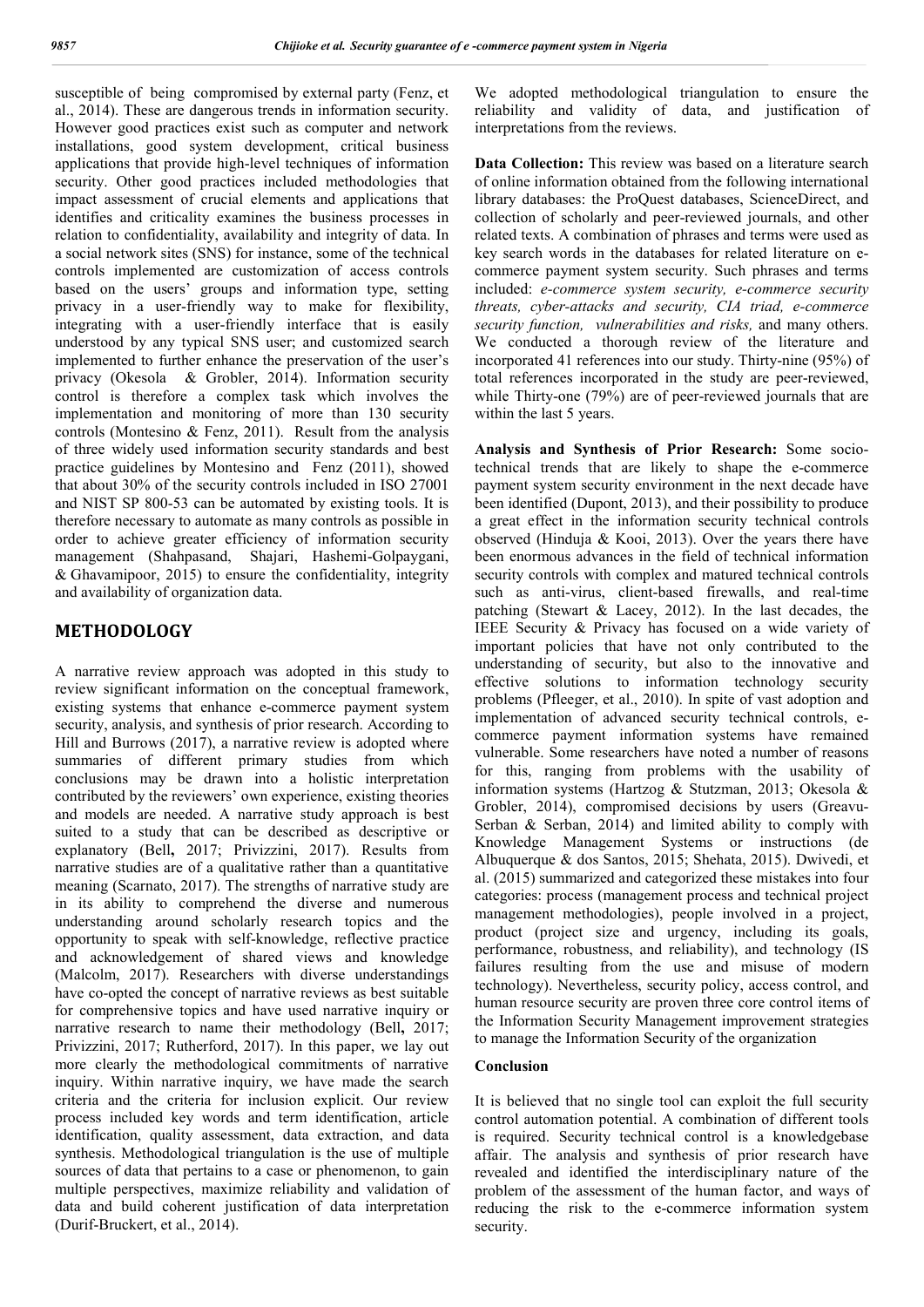Security automation can decrease human intervention, costs and complexity of security activities. Security professional should begin to think differently by separating epistemic risk from aleatory risk. By contrast, epistemic risk reflects the incomplete state of our knowledge about a process, while aleatory risk represents the inherent randomness in a process. Therefore epistemic risk can be reduced by continuously collecting and compiling more and better evidences from various activities conducted during the system development life cycle. This will increase our knowledge and understanding of all facets of security platforms, to improve the process of building our systems, establishing assurance, and enhancing preventive measures, and more. The main objective of this study was to inform IT, managers of e-commerce payment system security function, the strategies to withstand most security threats, vulnerabilities, and risks of e-commerce payment systems. What contributes to information insecurity has proven to be complex, dynamic and more of psychological in nature. Security measures need to be complex in order to handle the complex security threats. Organizations' data confidentiality, integrity, and availability are becoming complex, dynamic and psychological. Perimeter defenses, control over devices, employee's adherence to policies, control over policy enforcement, and enterprise definitions are no longer reliable as all security platforms are complex, dynamic and psychological. Attackers are personalizing their attacks. Security defenses must be personalized as well, with a holistic approach that expands beyond the technical security to include all arms of enterprise information systems security that comprised: security policy, security awareness, access control, and top level management support, including the environment, the technology, and the people. IT managers of e-commerce payment security systems must put in place good policies coupled with good formulation and communication of same, information security policies intentions, principles, rules and guidelines which should be adhered that could avert all forms of security breaches.

### **REFERENCES**

- Adjei, J. K. 2015. Explaining the role of trust in cloud computing services. *Journal of Policy, Regulation and Strategy for Telecommunications, Information and Media, 17*(1), 67-54. doi:10.1108/info-09-2014-0042
- Aguboshim, F. C. 2019. *User Interface Challenges of Banking ATM Systems in Nigeria*. LAP LAMBERT Academic Publishing, Germany. ISBN-13: 978-613-9-45034-3. ISBN-10: 6139450349, EAN: 9786139450343. https://www.lap-publishing.com/
- Aguboshim, F. C., & Miles, G. S. 2018. Well-defined interface development process: an important interface design strategy to create easy-to-use banking ATM system interfaces in Nigeria. *International Journal of Engineering Science and computing (IJESC),8(12)*, 1-25.
- Aguboshim, F. C., & Udobi, J. I. 2019. Security issues with mobile IT: A Narrative Review of Bring -Your-Own-Device (BYOD). *Journal of Information Engineering and Application (JIEA),* 9(1), 56-66. doi:10.7176/jiea/8-1-070
- Allassani, W. 2014. Determining factors of bank employee reading habits of information security policies. *Journal of Information Systems and Technology Management, 11*(3), 533-548. doi:10.4301/S1807-17752014000300002
- Alshare, K. A., Lane, P. L., & Lane, M. R. 2018. Information security policy compliance: a higher education case study.

*Information and Computer Security, 26*(1), 91-108 doi:10.1108/ics-09-2016-0073

- Amankwa, E., Loock, M., & Kritzinger, E. 2018. Establishing information security policy compliance culture in organizations. *Information and Computer Security, 26*(4), 420-436. doi:10.1108/ics-09-2017-0063
- Astakhova, L. V. 2015. Information security: Risks related to the cultural capital of personnel (Review). *Scientific and Technical Information Processing, 42*(2), 41-52. doi:10.3103/S0147688215020021
- Bamrara, A., Singh, G., & Bhatt, M. 2013. Cyber Attacks and Defense Strategies in India: An Empirical Assessment of Banking Sector. *International Journal of Cyber Criminology, 7*(1), 49-61.
- Bell, E. E. 2017. A Narrative Inquiry: A Black Male Looking to Teach. *The Qualitative Report, 22*(4), 1137-1150. Retrieved from http://nsuworks.nova.edu/tqr/vol22/iss4/12
- Chaudhry, P. E., Chaudhry, S. S., Reese, R., & Jones, D. S. 2012. Enterprise Information Systems Security: A Conceptual Framework. *International Federation for Information Processing*, 118–128.
- Choi, Y. 2019. Organizational Control Policy, Information Security Deviance, and Moderating Effect of Power Distance Orientation. *International Journal of Cyber Behavior, Psychology and, 9*(3), 48-60. doi:10.4018/ijcbpl.2019070104
- Cottrell, L. 2016. IoT problems are about psychology, not technology. Retrieved from http://www.tripwire.com/stateof-security/security-data-protection/iot/iot-problems areabout-psychology-not-technology/
- de Albuquerque, A. j., & dos Santos, E. 2015. Adoption of information security measures in public research institutes/adoç'o de medidas de segurança da informaç'o em institutos de pesquisa p'blicos. *Journal of Information Systems and Technology Management : JISTEM, 12*(2) 289-315. doi:10.4301/S1807-17752015000200006
- Dupont, B. 2013. Cybersecurity Futures: How Can We Regulate Emergent Risks? *Technology Innovation Management Review, 3*(7), 6-11.
- Durif-Bruckert, C., Roux, P., Morelle, M., Mignotte, H., Faure, C., & Moumjid-Ferdjaoui, N. 2014. Shared decisionmaking in medical encounters regarding breast cancer treatment: the contribution of methodological triangulation. *European Journal of Cancer Care, 24*(4), 461-472. doi:10.1111/ecc.12214
- Dwivedi, Y., Wastell, D., Laumer, S., Henriksen, H. Z., Myers, M. D., Bunker, D., Srivastava, S. C. 2015. Research on information systems failures and successes: Status update and future directions. *Information Systems Frontiers, 17*(1), 143-157. doi:10.1007/s10796-014-9500-y
- Fenz, S., Heurix, J., Neubauer, T., & Pechstein, F. 2014. Current challenges in information security risk management. *Information Management & Computer Security, 22*(5), 430-410. doi:10.1108/IMCS-07-2013-0053
- Goode, S., & Lacey, D. 2011. Detecting complex account fraud in the enterprise: The role of technical and nontechnical controls. *Decision Support Systems, 50*(4), 702- 714. ISSN 0167-9236.
- Greavu-Serban, V., & Serban, O. 2014. Social Engineering a General Approach. *Informatica Economica, 18*(2), 5-14. doi:10.12948/issn14531305/18.2.2014.01
- Hartzog, W., & Stutzman, F. (2013). Obscurity by design. *Washington Law Review, 88*(2), 385-418.
- Hill, C., & Burrows, G. 2017. New voices: The usefulness of a narrative approach to social work research.